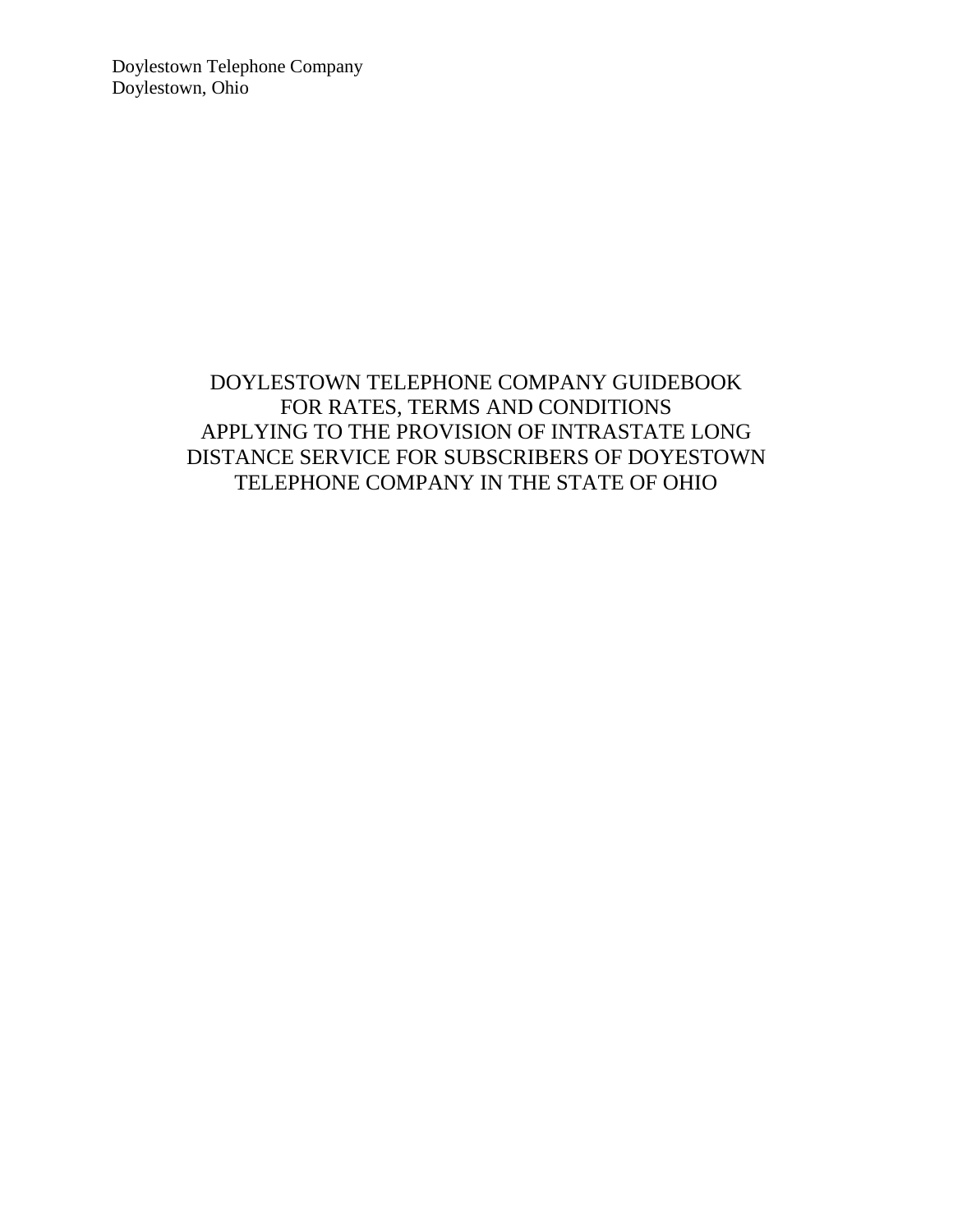Doylestown Telephone Company<br>Doylestown, Ohio

# **TABLE OF CONTENTS**

|    | <b>Page</b> |
|----|-------------|
|    |             |
| 2. |             |
| 3. |             |
|    |             |
| 5. |             |
| 6. |             |
| 7. |             |
| 8. |             |
| 9. |             |
|    |             |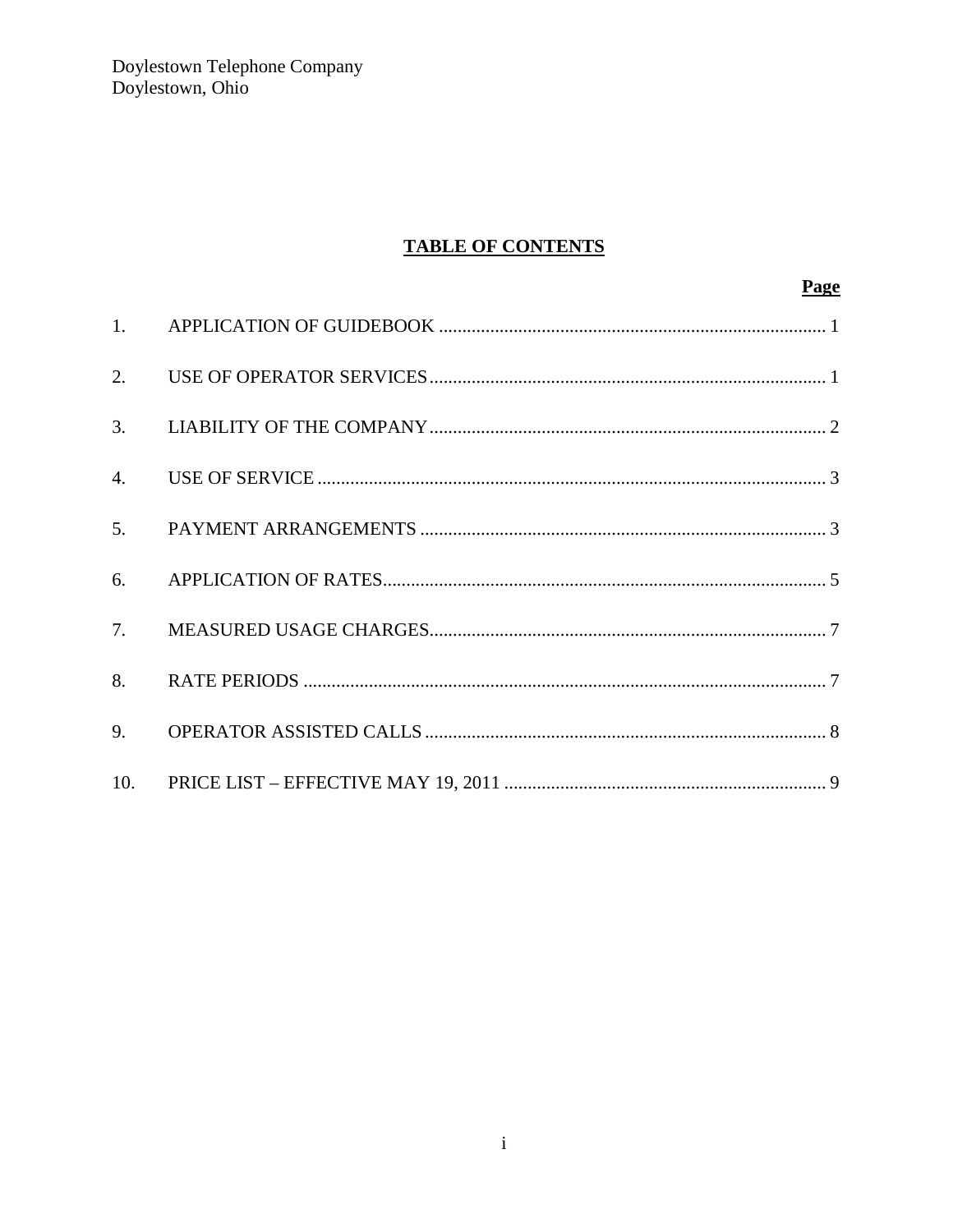### 1. APPLICATION OF GUIDEBOOK

This Guidebook contains the rates, terms and conditions for intrastate long distance services offered to Doylestown Telephone Company (the "Company") subscribers.

### 2. USE OF OPERATOR SERVICES

#### (A) General

The rates and regulations contained in this Guidebook do not apply to services provided by a local exchange company or other common carrier for use in accessing the services of the Company.

(B) Responsibilities of the Company

As an operator services provider, the Company shall:

- (1) Identify itself, audibly and distinctly, to the consumer at the beginning of each telephone call and before the consumer incurs any charge for the call;
- (2) Permit the consumer to terminate the telephone call at no charge before the call is connected;
- (3) Disclose immediately to the consumer, upon request and at no charge to the consumer:
	- (a) A quote of its rates or charges for the call;
	- (b) The method by which such rates or charges will be collected; and
	- (c) The methods by which complaints concerning such rates, charges, or collection practices will be resolved;
- (4) Ensure, by contract or this Guidebook, that each aggregator for which such provider is the presubscribed provider of operator services is in compliance with the requirements of paragraph  $2(C)(1)$  through (3) following;
- (5) Withhold payment (on a location-by-location basis) of any compensation, including commissions, to aggregators if such provider reasonably believes that the aggregator is blocking access to intrastate common carriers in violation of paragraph  $2(C)(2)$  following;
- (6) Not bill for unanswered telephone calls in areas where equal access is available;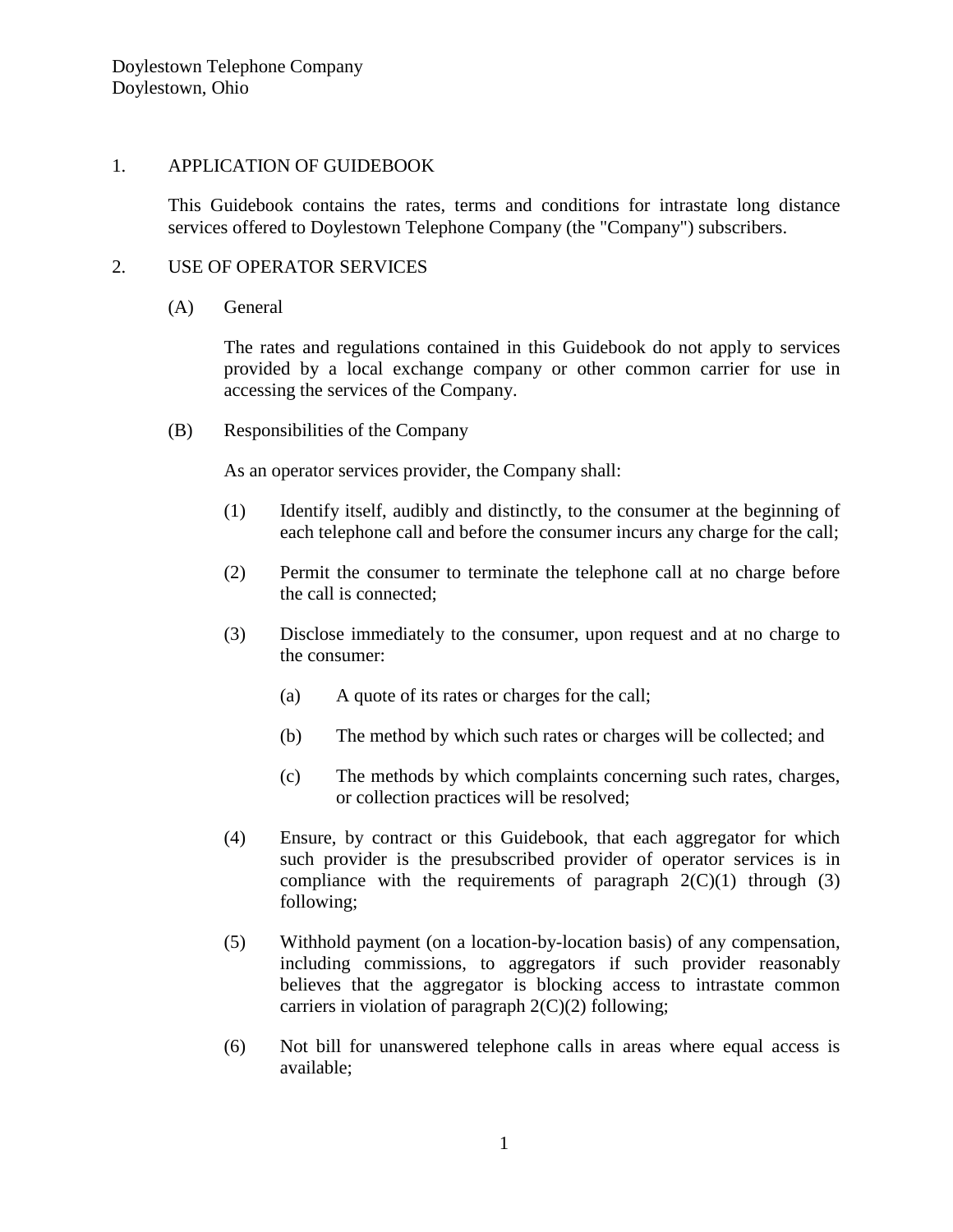- (7) Not knowingly bill for unanswered telephone calls where equal access is not available;
- (8) Not engage in call splashing, unless the consumer requests to be transferred to another provider of operator services, the consumer is information prior to incurring any charges that the rates for the call may not reflect the rates from the actual originating location of the call, and the consumer then consents to be transferred.
- (C) Responsibilities of the Subscriber

A subscriber to the operator services described herein (commonly referred to as aggregators, such as hotels and hospitals) shall:

- (1) Post on or near the telephone instrument, in plain view of consumers;
	- (a) The name, address, and toll-free telephone number of the Provider of Operator Services; and
	- (b) A written disclosure that the rates for all operator-assisted calls are available on request, and that consumers have a right to obtain access to the intrastate common carrier of their choice and may contact their preferred intrastate common carriers for information on accessing that carrier's service using that telephone; and
	- (c) The name and address of the enforcement division of the Common Carrier Bureau of the P.U.C.O., to which the consumer may direct complaints regarding Operator Services; and
- (2) Ensure that each of its telephones presubscribed to a Provider of Operator Services allows the consumer to use "800" and "950" access code numbers to obtain access to the Provider of Operator Services desired by the consumer; and
- (3) Ensure that no charge by the Aggregator to the consumer for using "800" or "950" access code number, is greater than the amount the Aggregator charges for calls placed using the Presubscribed Provider of Operator Services.

## 3. LIABILITY OF THE COMPANY

- (A) The Company shall be indemnified and held harmless by the customer against:
	- (1) Claims for libel, slander, infringement of copyright or unauthorized use of any trademark, trade name or service mark arising out of the material transmitted over the Company's facilities; and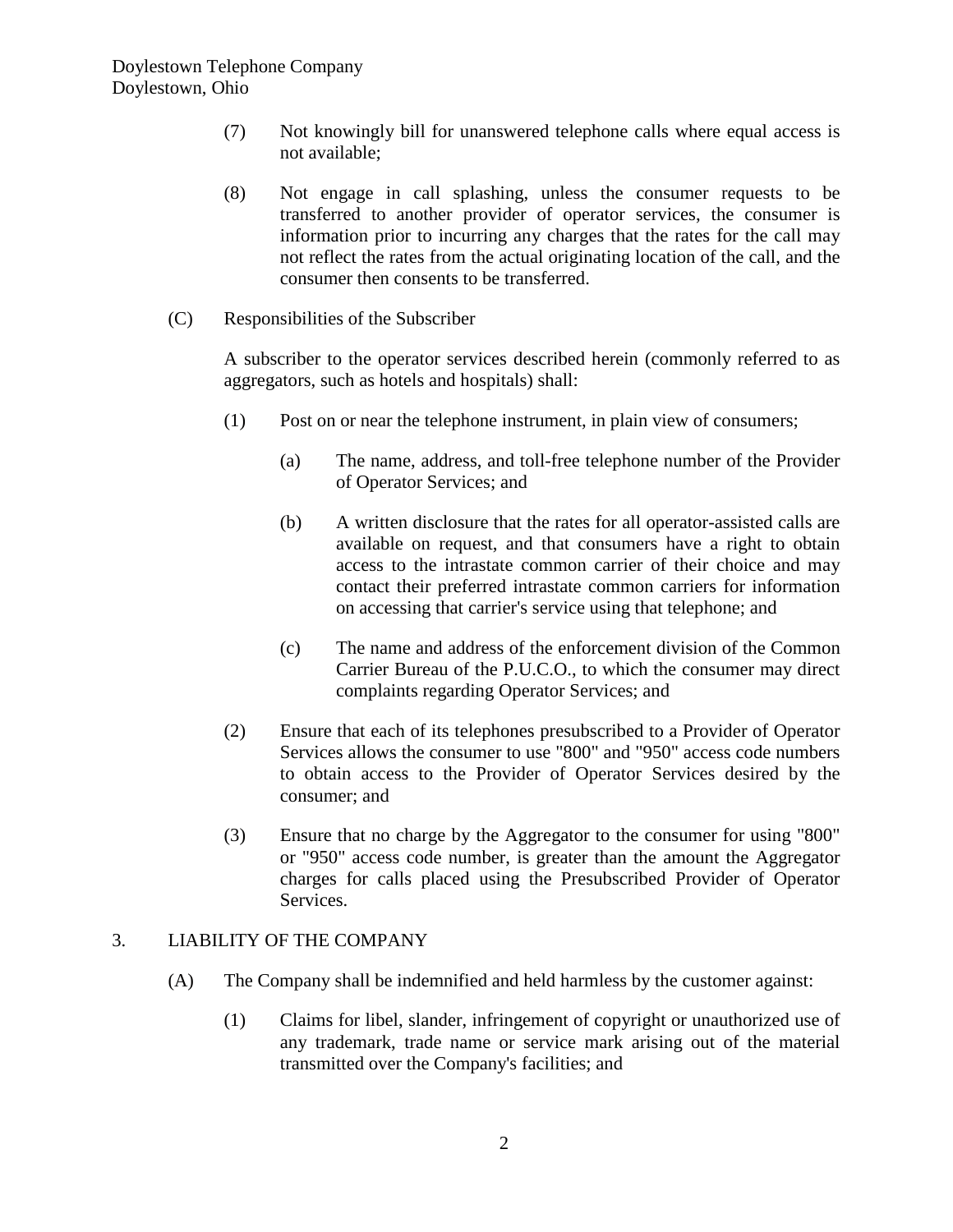- (2) Claims for patent infringement arising from combining or connecting the Company's facilities with apparatus and systems of the customer; and
- (3) All other claims arising out of any act or omission of the customer in connection with any service provided by the Company.
- (B) The Company shall be indemnified and held harmless from any and all loss, claims, demands, suits, or other action, whether suffered, made, instituted, or asserted by the customer or by any other party or persons, for any personal injury to, or death of any person or persons, and for any loss, damage, defacement or destruction of the premises of the customer or any other property, whether owned by the customer or others, caused or claimed to have been caused directly or indirectly by the installation, operation, failure to operate, maintenance, removal, presence, condition, location or use that is not the direct result of the Company's negligence. No agents or employees of other carriers shall be deemed to be agents or employees of the Company.
- (C) The liability of the Company for damages arising out of mistakes, omissions, interruptions, delays, errors or defects in transmission occurring in the course of furnishing service, and not caused by the negligence of the Company, shall in no event exceed an amount equivalent to the proportionate charge to the customer for the period during which the call was affected. No other liability shall in any case attach to the Company.
- (D) The Company and/or customer shall not be liable to the other for any failure of performance due to causes beyond its control including fire, flood, epidemic, earthquake, other acts of God, explosion, strike or other labor disputes, riot or civil disturbance, war (whether declared or undeclared) or armed conflict, failure of common carrier or "carrier's carrier" or municipal ordinance, any state or federal law, governmental order or regulation or order of any court, or any other occurrence not within the control of Carrier or customer, as the case may be.

### 4. USE OF SERVICE

Intrastate Long Distance Message telecommunications Service (LDMTS) may only be used to transmit communications of the customer and authorized users in a manner consistent with the terms of this Guidebook and the policies and regulations of the Federal Communications Commission (FCC) and local authorities having jurisdiction over the service. It is the responsibility of the customer to guard and protect against any unauthorized use of any Company-issued codes to which billing may be charged.

### 5. PAYMENT ARRANGEMENTS

(A) Payment for Service

The customer is responsible for the payment of all charges for services furnished to the customer.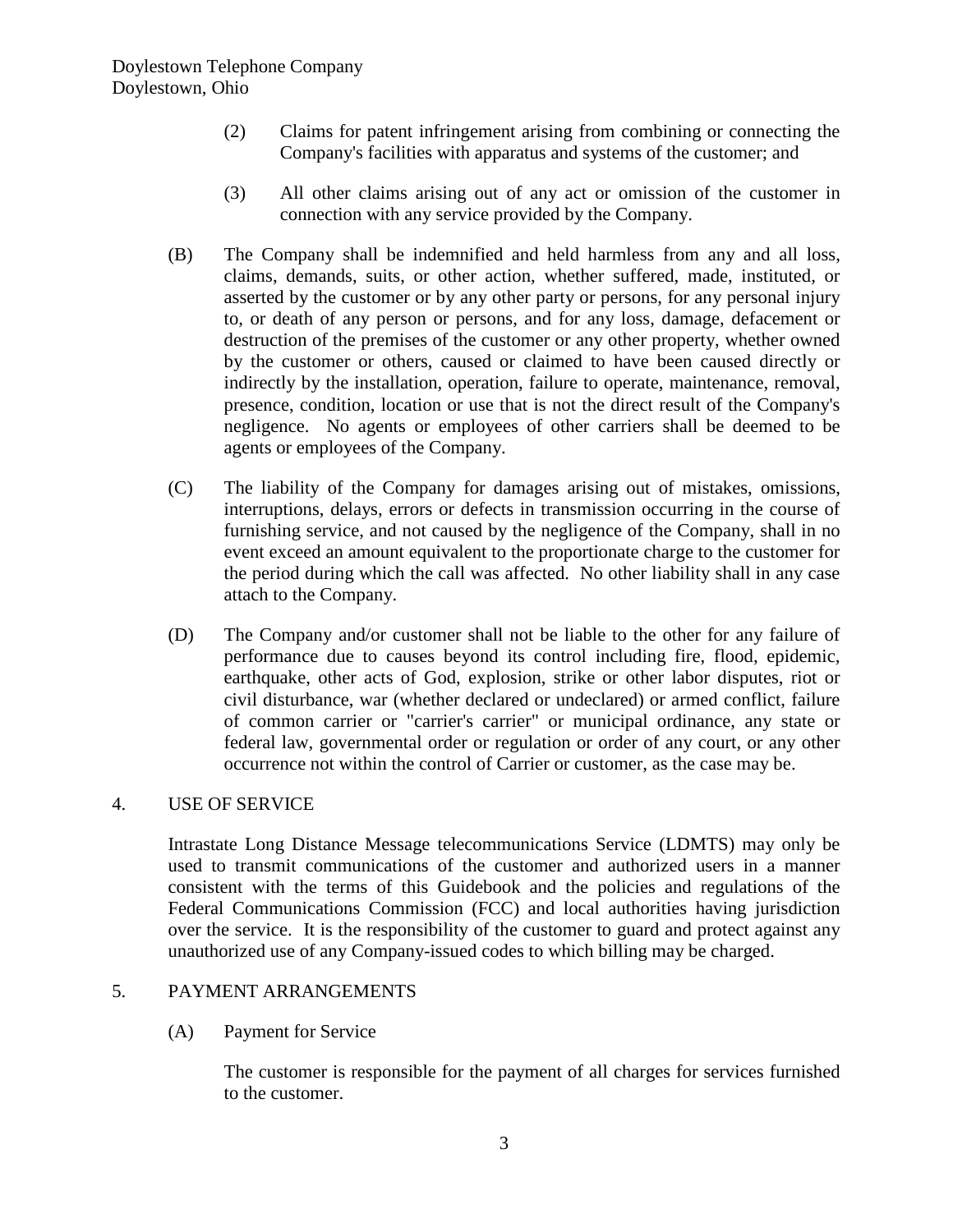(B) Taxes and Other Surcharges

Customer shall pay all sales, use, gross receipts, excise, access, or other Local, State and Federal taxes, charges or surcharges, however designated, imposed on or based upon the provisions, sale or use of the Services (excluding taxes on Company's net income). Such taxes shall be separately stated on the applicable invoice.

(C) Billing and Payment of Charges

The customer is responsible for payment of all charges incurred by the customer or users for services furnished to the customer by the Company.

Recurring charges shall be billed in advance after the Service Date is determined and will be due no later than thirty (30) days after the date of the invoice. Usage charges and other charges shall be billed as incurred, and will be due no later than thirty (30) days after the date of the invoice. State and Federal Government agencies may be billed in arrears.

In the event that the Company's computerized usage recording system fails or is otherwise unavailable for all or part of any billing period, the Company shall be entitled to make a reasonable estimate of customer's usage of Services in the period in question for billing purposes.

(D) Billing Disputes

In the event of a dispute between a customer and the Company regarding charges billed by the Company, Company will investigate the particular case and report the results thereof to the customer. During the period that the disputed amount if under investigation, the Company will not pursue any collection procedures or assess late fees with regard to the disputed amount. The customer shall be required to pay the undisputed part of the bill, and if not paid, the Company may discontinue service.

(E) Deposits

To safeguard its interests, before a service is furnished, the Company may require a customer to make a deposit to be held as a guarantee for the payment of charges. A deposit does not relieve the customer of the responsibility for the prompt payment of bills on presentation.

A present customer may be required to post a deposit as a condition of continued service if undisputed charges have become delinquent, with delinquent meaning a payment not received on or before the due date as posted on the bill, in two (2) out of the last twelve (12) billing periods or if the customer has had service disconnected during the last twelve (12) months, or has presented a check subsequently dishonored.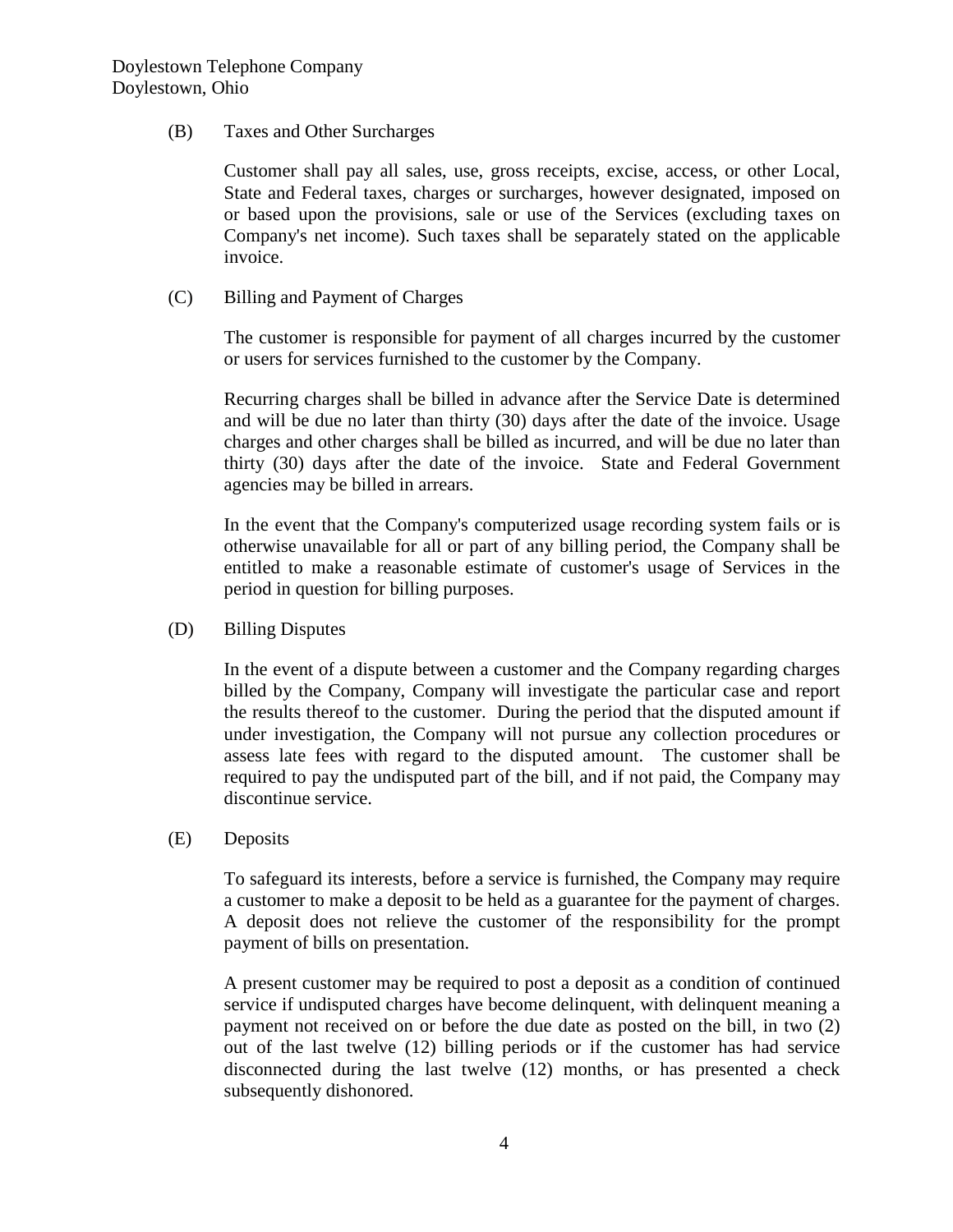If a deposit is requested, it may not exceed the estimated charges for two (2) months services plus thirty percent (30%) of the monthly estimated charge for a specified customer.

(F) Discontinuance of Service

If customer fails to pay timely any amount required and such failure continues for ten (10) days after written notice to customer, Company at its sole option may discontinue existing services, suspend existing services, or refuse to accept orders for additional services, and/or pursue any other remedies as may be provided at law or in equity. The Company shall incur no liability for such discontinuance, suspension or refusal to accept orders.

## 6. APPLICATION OF RATES

(A) Long Distance Message Telecommunications Service (LDMTS)

Long Distance Message Telecommunications Service (LDMTS) is offered on a direct Distance Dialed basis or an Operator Assisted basis. The rates are specified in Sections 7 and 9 following.

The measured usage rates for intrastate LDMTS will depend on the time periods in which the call occurs. The rates are charged in increments of an initial rate period and additional minute rate period. The initial rate period is for connections of one minute or any fraction thereof. Each additional minute is billed on a per minute of use or any fraction thereof that the connection continues beyond the initial rate period. If a call is initiated in one rate period, and continues into another rate period, the per minute charges will change accordingly for any full minutes occurring in the next rate period. The rate schedules in Sections 7(A) and 7(B) following are time-of-day sensitive. The rates are divided among day, evening, and night rate periods. Volume discounts may apply depending on usage.

The unit of measure used for timing of messages is one minute increments.

Fractional rates will be rounded to the nearest penny using the conventional rounding method.

- (B) Rates Applicable for Hearing and Speech Impaired Persons
	- (1) For purposes of these requirements, the definition of disabled refers to those persons with communication disabilities, including those hearing disabled, deaf, deaf/blind, and speech disabled persons who have a disability that prevents them from communicating over the telephone without the aid of a telecommunications device for the communicatively disabled.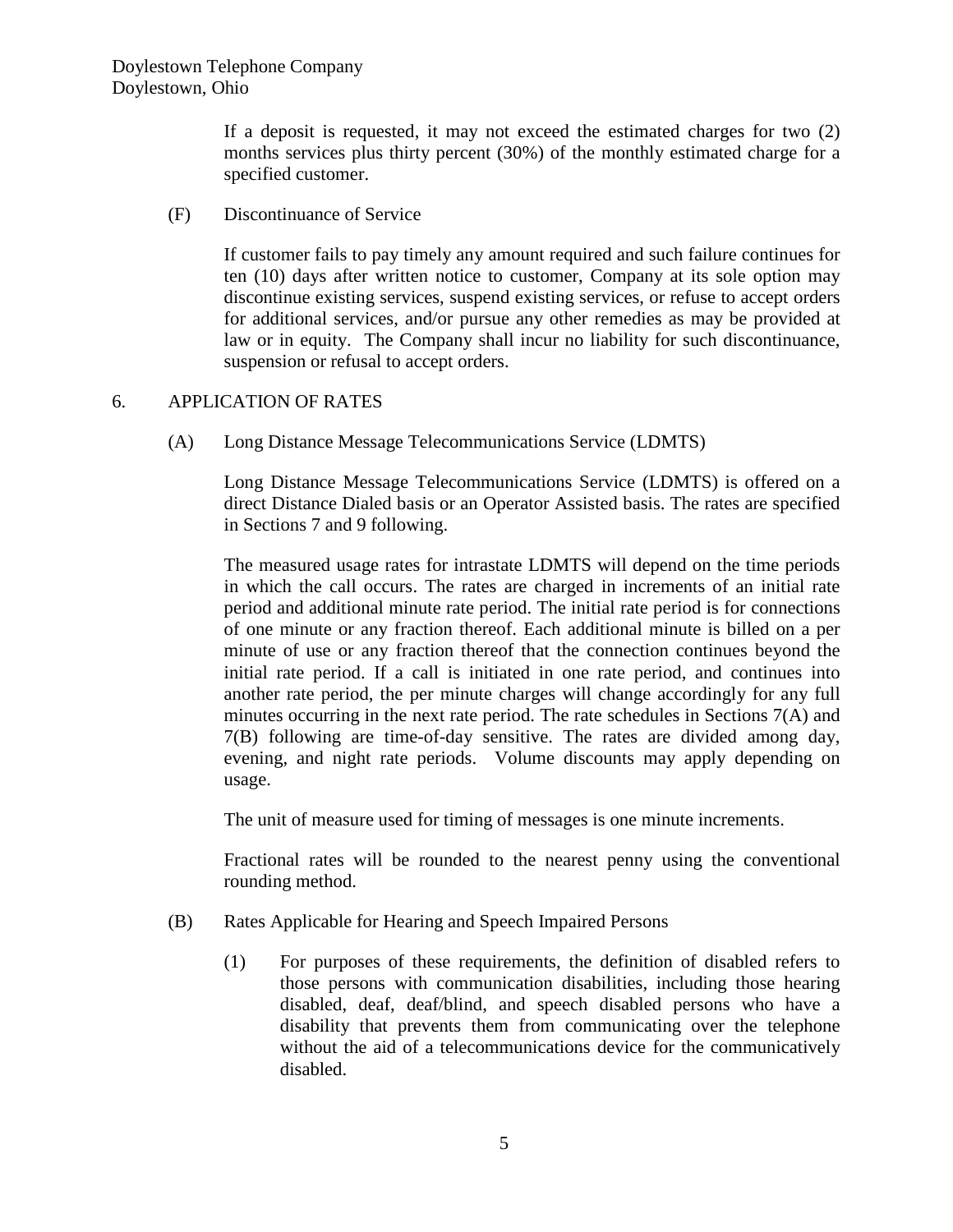- (2) Residential disabled customers or disabled members of a customer's household, upon written application and upon certification of their disabled status, which is evidenced by either a certificate from a physician, healthcare official, state agency, or a diploma from an accredited educational institution for the disabled, are eligible to receive a discount off their MTS rates, and if they utilize telebraille devices, they are eligible to receive free access to local and intrastate long distance directory assistance. Additionally, TDD lines maintained by nonprofit organizations and governmental agencies, upon written application and verification that such lines are maintained for the benefit of the disabled are eligible to receive a discount off their MTS rates.
- (3) Upon receipt of the appropriate application, and certification or verification or a person with a communication disability, one of the following discounts shall be made available for the benefit of the disabled person:
	- (a) Off the basic MTS, current, price list day rates: a forty percent (40%) discount off the intrastate, interexchange, customer-dialed, station-to-station calls occurring between 8:00 a.m. and 4:59 p.m., Monday through Friday; a sixty percent (60%) discount off the intrastate, interexchange, customer-dialed, station-to-station calls occurring between 5:00 p.m. and 10:59 p.m., Sunday through Friday, and New Year's Day, Independence Day, Labor Day, Thanksgiving, and Christmas; and a seventy percent (70%) discount off the intrastate, interexchange, customer-dialed, stationto-station calls occurring between 11:00 p.m. and 7:59 a.m. any day, 8:00 a.m. and 4:59 p.m. Sunday, and all day Saturday; or
	- (b) Off the basic MTS, current, price list day rates; no less than a straight seventy percent (70%) discount shall be made available on a twenty-four (24) hour a day basis; or
	- (c) For MTS which is offered in a mileage-banded rate structure with the traditional day, evening, and night/weekend discounts; the "evening" discount off the intrastate, interexchange, customerdialed, station-to-station calls placed during the "day" period Monday through Friday; and the "night/weekend" discount off the intrastate, interexchange, customer-dialed, station-to-station calls placed during the "evening" period Sunday through Friday, and on New Year's Day, Independence Day, Labor Day, Thanksgiving, and Christmas. Furthermore, the "night/weekend" discount plus an additional discount equivalent to no less than ten percent (10%) of the Company's current, price list, "day" rates for basic MTS shall be made available for intrastate, interexchange, customer-dialed, station-to-station calls placed during the "night/weekend" period any day, the "day" period Sunday, and all day Saturday.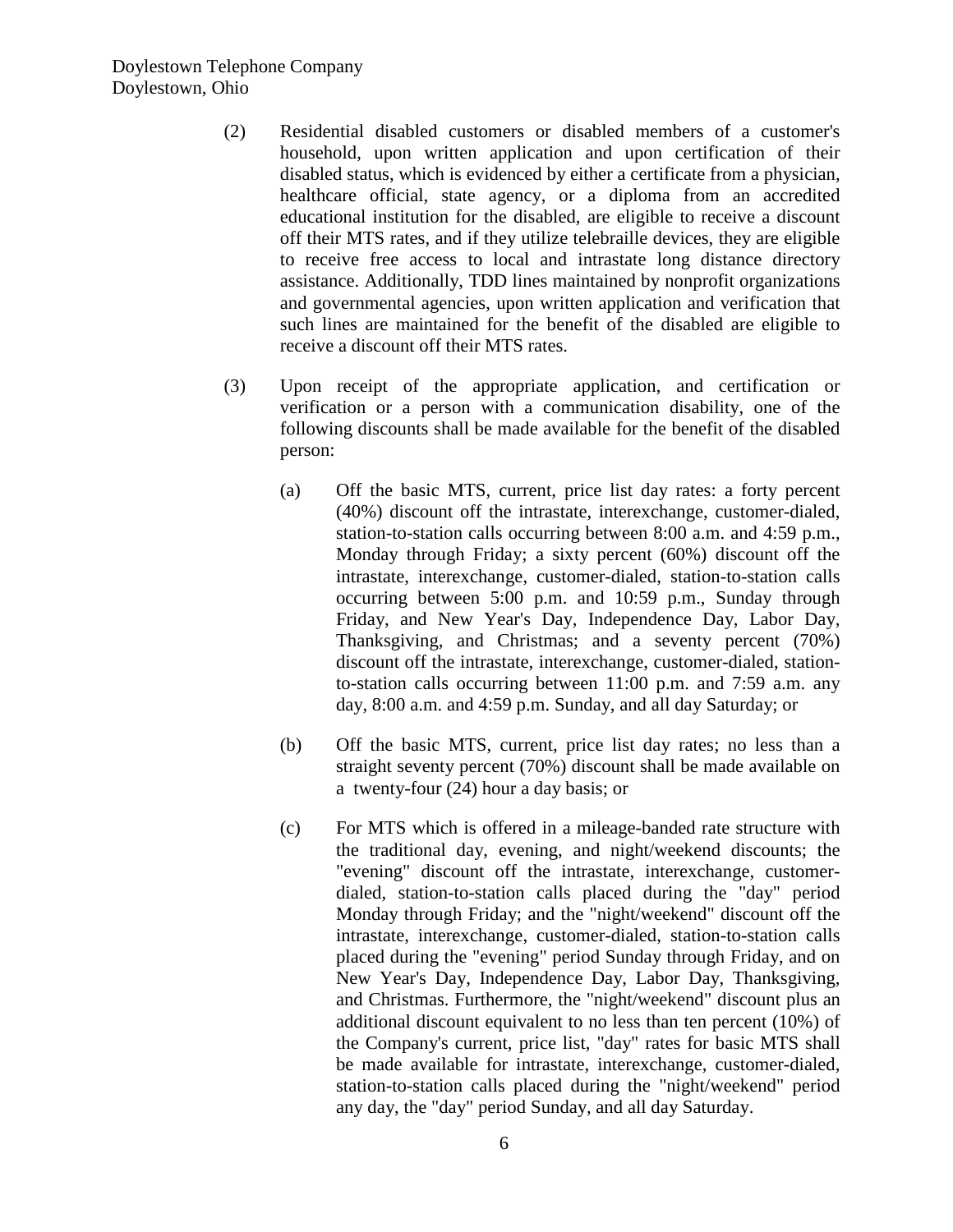- (4) All MTS calls placed through the telecommunication relay service (TRS) are eligible to receive a discount off the MTS rates. The rate discounts are the same as those set forth in paragraph  $(D)(3)$  preceding. The discount shall not apply to sponsor charges associated with calls placed to pay-percall services, such as 900, 976, or 900-like calls.
- (C) Emergency Services Calling Plan

Message toll telephone calls, to governmental emergency service agencies as set forth in (1) following, have primary or principal responsibility with respect to the provision of emergency services to persons and property in the area from which the call is made, meeting the definition and criteria of an emergency call a set forth in (2) following, are offered at no charge to customers:

- (1) Governmental fire fighting, Ohio State Highway Patrol, police, and emergency squad service (as designated by the appropriate governmental agency) qualify as governmental emergency service agencies provided they answer emergency service calls on a personally attended (live) twenty-four (24) hour basis, three hundred sixty-five (365) days a year, including holidays.
- (2) An emergency is an occurrence or set of circumstances in which conditions pose immediate threat to human life, property, or both, and necessitate the prompt action be taken. An emergency call is an originated call of short duration to a governmental emergency service agency in order to seek assistance for such an emergency.

## 7. MEASURED USAGE CHARGES

- (A) Maximum Rates. The Company no longer provides maximum rates. See Price List for current rates.
- (B) Current Rates. See Price List

## 8. RATE PERIODS

(A) Day Rate

8:00 a.m. to 5:00 p.m.(\*) Monday through Friday, except for holidays which are billed at the holiday rate specified in Section 8(D) following.

(B) Evening Rate

5:00 p.m. to 11:00 p.m.(\*) Sunday through Friday, except holidays.

(C) Night/Weekend Rate

11:00 p.m. to 8:00 a.m.(\*) all days, including holidays.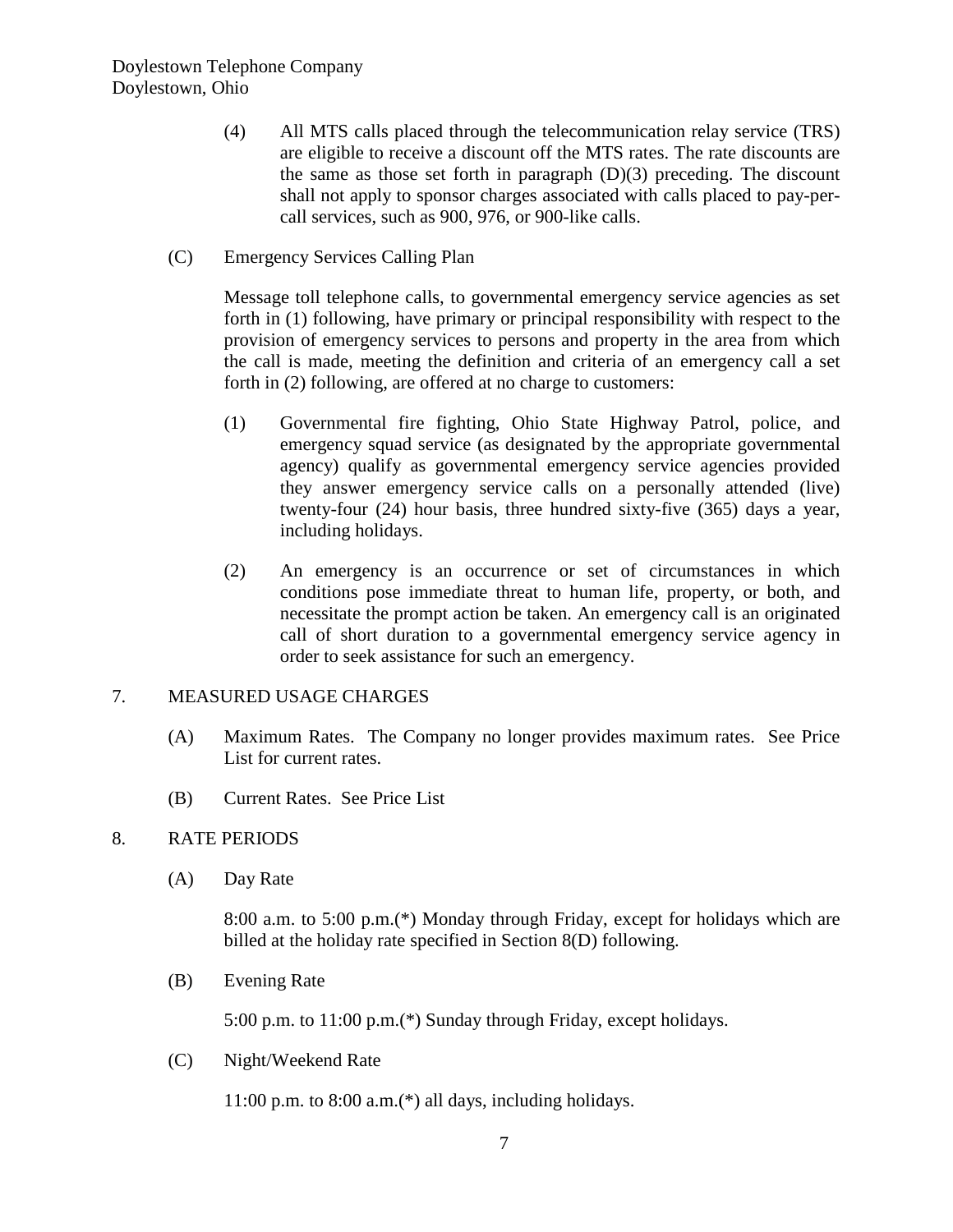8:00 a.m. to 11:00 p.m.(\*) Saturdays. 8:00 a.m. to 5:00 p.m.(\*) Sundays.

#### (D) Holiday Rate

The Holiday Rate is applicable for New Year's Day, Martin Luther King Day, President's Day, Memorial Day, Independence Day, Labor Day, Columbus Day, Veteran's Day, Thanksgiving Day, and Christmas Day. If the holiday falls on a Saturday, the Holiday Rate will be effective on the preceding Friday. If the holiday falls on a Sunday, the Holiday Rate will be effective on the following Monday. The applicable rates from 8:00 a.m. to  $11:00$  p.m.(\*) will be the evening rate schedule, and from 11:00 p.m. to 8:00 a.m.<sup>(\*)</sup>, the night rate schedule is applicable.

(\*) Denotes up to, but not including

### 9. OPERATOR ASSISTED CALLS

The rates and charges for operator assisted intrastate calls handled by the Company include an operator surcharge applicable on each billed intrastate message and the measured usage charges.

The measured usage charges apply to all Operator Assisted Calls and to Customer Dialed or Operator Assisted Credit Card Calls. The measured usage charges are applied uniformly to residence and business customers as described in Sections  $7(A)$  and  $7(B)$ preceding.

(A) Operator Assisted Surcharges

The applicable Operator Assisted Surcharge is assessed on the initial one minute rate period for each intrastate billed Operator Assisted call (except Directory Assistance). The service charge rate does not vary based on mileage bands nor the rate period.

- (1) Directory Assistance charge per each intrastate listing provided, other than local numbers within the local exchange service area of the Company (applicable for Direct Dialed Requests, 0- Dialed Requests, 0+ Dialed Requests, and Credit Card Calls).
- (2) Operator Dialed Calls charge per each call placed by an Operator. Includes Third Number Billed, which allows a call to be billed to a station other than the calling or called station; and collect calls, which allow a call to be billed to the called station, if accepted by the called party. Also includes Operator Dialed Calls billed to a Credit Card.
- (3) Operator Station surcharge applies when calls are completed with the assistance of an operator. This includes Sent – Paid Coin.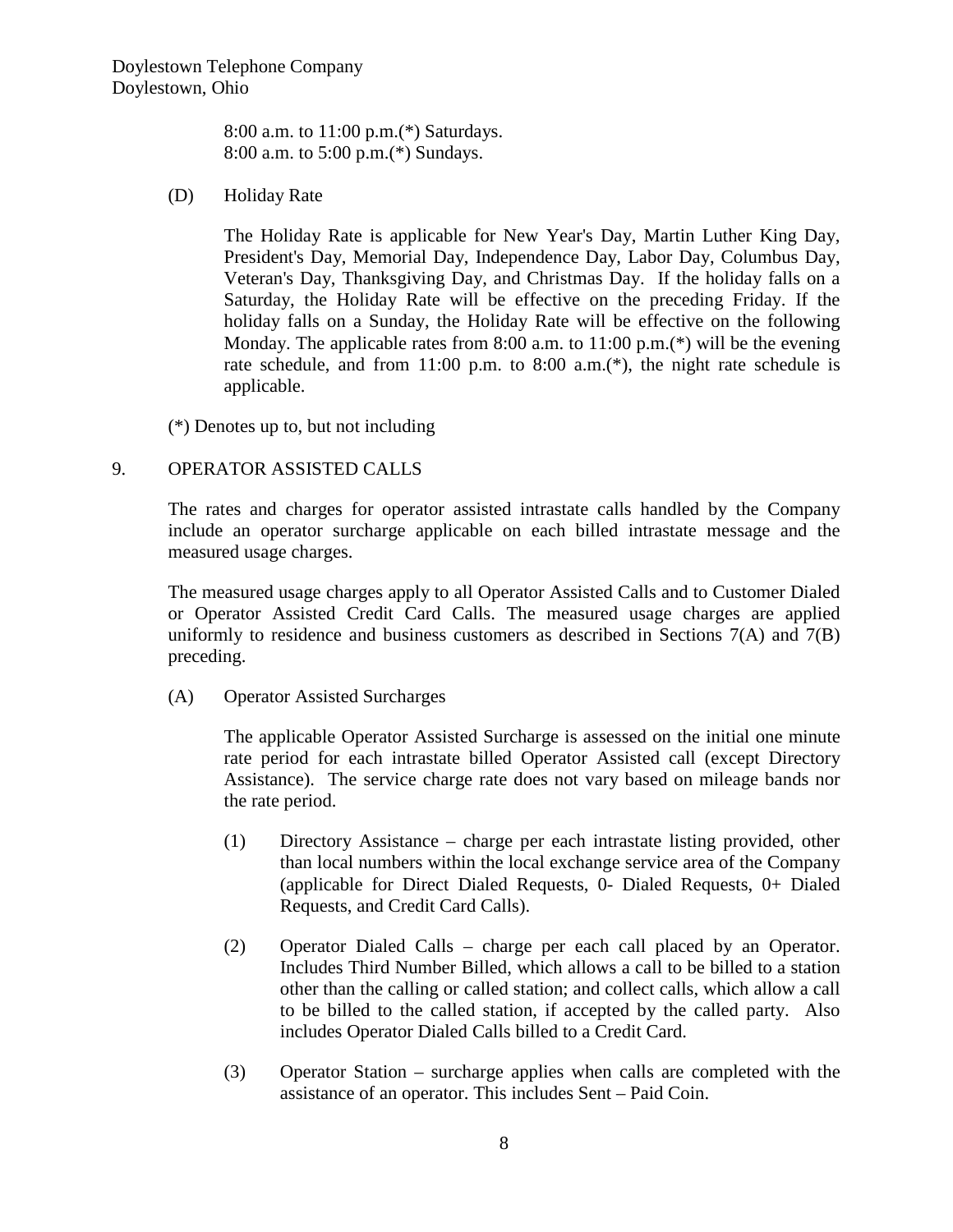- (4) Person to Person allows the person originating the call to specify the party to be reached.
- (5) Calling Card Surcharges charge per call for billing to any Calling Card. Includes Customer Dialed, Operator Dialed, and Operator Must Assist.
- (6) Operator Access Surcharge operator is asked to connect to another operator.
- (B) Maximum Rates for Operator Assisted Service Charges. The Company no longer provides maximum rates. See Price List for current rates.
- (C) Current Rates for Operator Assisted Service Charges. See Price List.
- 10. PRICE LIST EFFECTIVE MAY 19, 2011

Long Distance Message Telecommunications Service (LDMTS)

Measured Usage Charges

#### Residence

|              | Day Rates           |                      | <b>Evening Rates</b>        |                      | Night & Weekend Rates |                      |
|--------------|---------------------|----------------------|-----------------------------|----------------------|-----------------------|----------------------|
| Rate Mileage | Initial 1<br>Minute | Each Add'l<br>Minute | Initial 1<br><b>Minutes</b> | Each Add'l<br>Minute | Initial 1<br>Minute   | Each Add'l<br>Minute |
| $1 - 10$     | \$0.29              | \$0.15               | \$0.11                      | \$0.04               | \$0.11                | \$0.04               |
| $11$ -End    | 0.32                | 0.20                 | 0.15                        | 0.08                 | 0.15                  | 0.08                 |

Business

|              | Day Rates           |                      | <b>Evening Rates</b>        |                      | Night & Weekend Rates |                      |
|--------------|---------------------|----------------------|-----------------------------|----------------------|-----------------------|----------------------|
| Rate Mileage | Initial 1<br>Minute | Each Add'l<br>Minute | Initial 1<br><b>Minutes</b> | Each Add'l<br>Minute | Initial 1<br>Minute   | Each Add'l<br>Minute |
| $1-10$       | \$0.29              | \$0.15               | \$0.11                      | \$0.04               | \$0.11                | \$0.04               |
| $11$ -End    | 0.32                | 0.20                 | 0.15                        | 0.08                 | 0.15                  | 0.08                 |